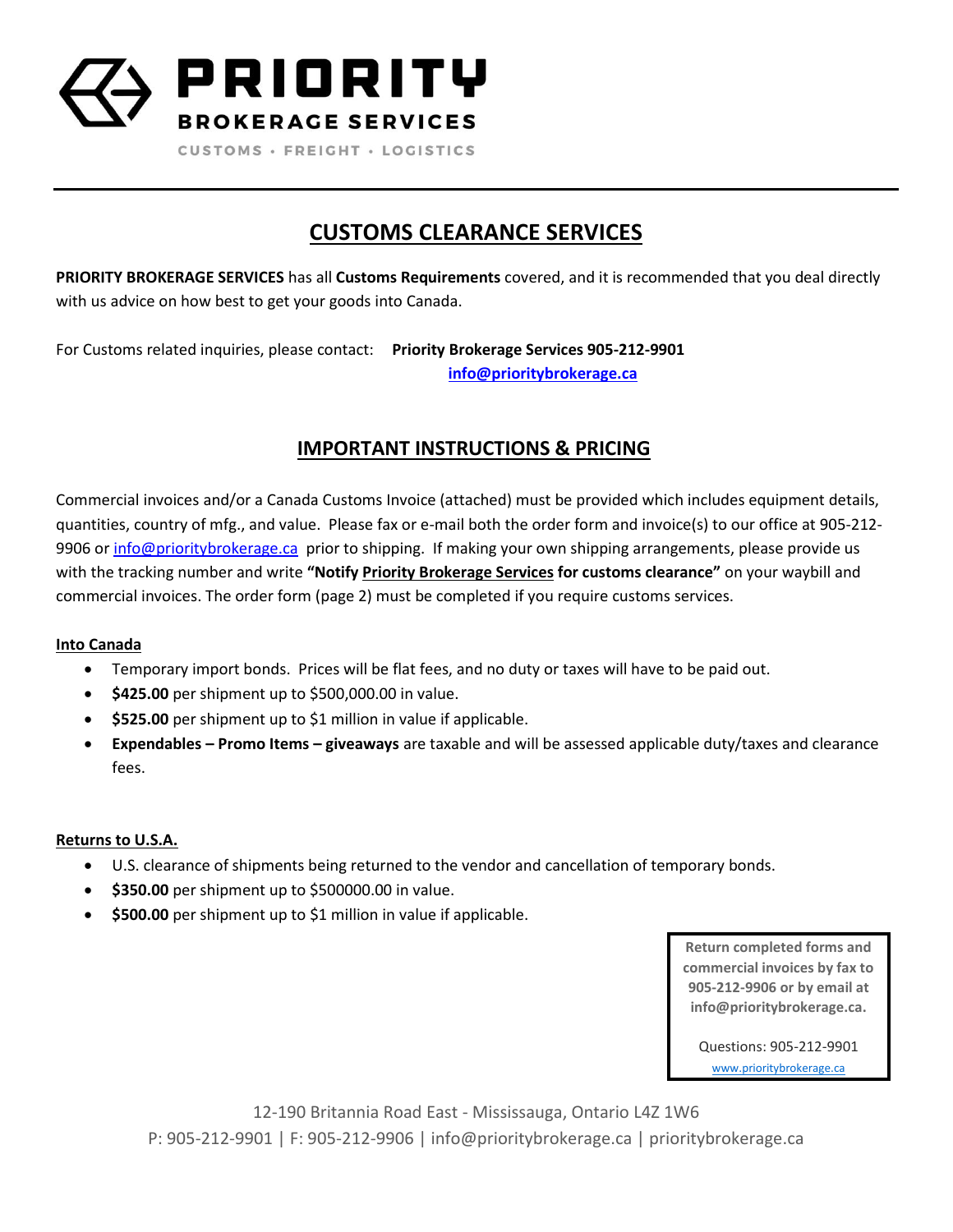

CUSTOMS · FREIGHT · LOGISTICS

# **ORDER FORM**

We wish to use Priority Brokerage Services for: **(please check applicable services)**

- $\Box$  Transportation to Canada (complete section 1)
- $\Box$  Customs Clearance (complete section 1a)
- $\Box$  Transportation back to U.S.A. (complete section 2)
- □ U.S. return clearance (complete section 2a)

I authorize Priority Brokerage Services to proceed with the customs clearance and / or transportation services of our goods and services. Form completed by:

| <b>Section 1 - Exhibitor and Shipment Information</b>                                                          |  |  |
|----------------------------------------------------------------------------------------------------------------|--|--|
|                                                                                                                |  |  |
|                                                                                                                |  |  |
|                                                                                                                |  |  |
|                                                                                                                |  |  |
|                                                                                                                |  |  |
|                                                                                                                |  |  |
| Number of Cartons / Crates/Pallets (please specify) ____________________________                               |  |  |
| Weight: $\Box$ $\Box$ pounds $\Box$ kilograms                                                                  |  |  |
| Section 1 (a)-Shipment Tracking Info. (provide if shipping arrangements already made)                          |  |  |
| Shipment waybill or tracking number: _________________________________Carrier:________________________________ |  |  |

12-190 Britannia Road East - Mississauga, Ontario L4Z 1W6 P: 905-212-9901 | F: 905-212-9906 | info@prioritybrokerage.ca | prioritybrokerage.ca